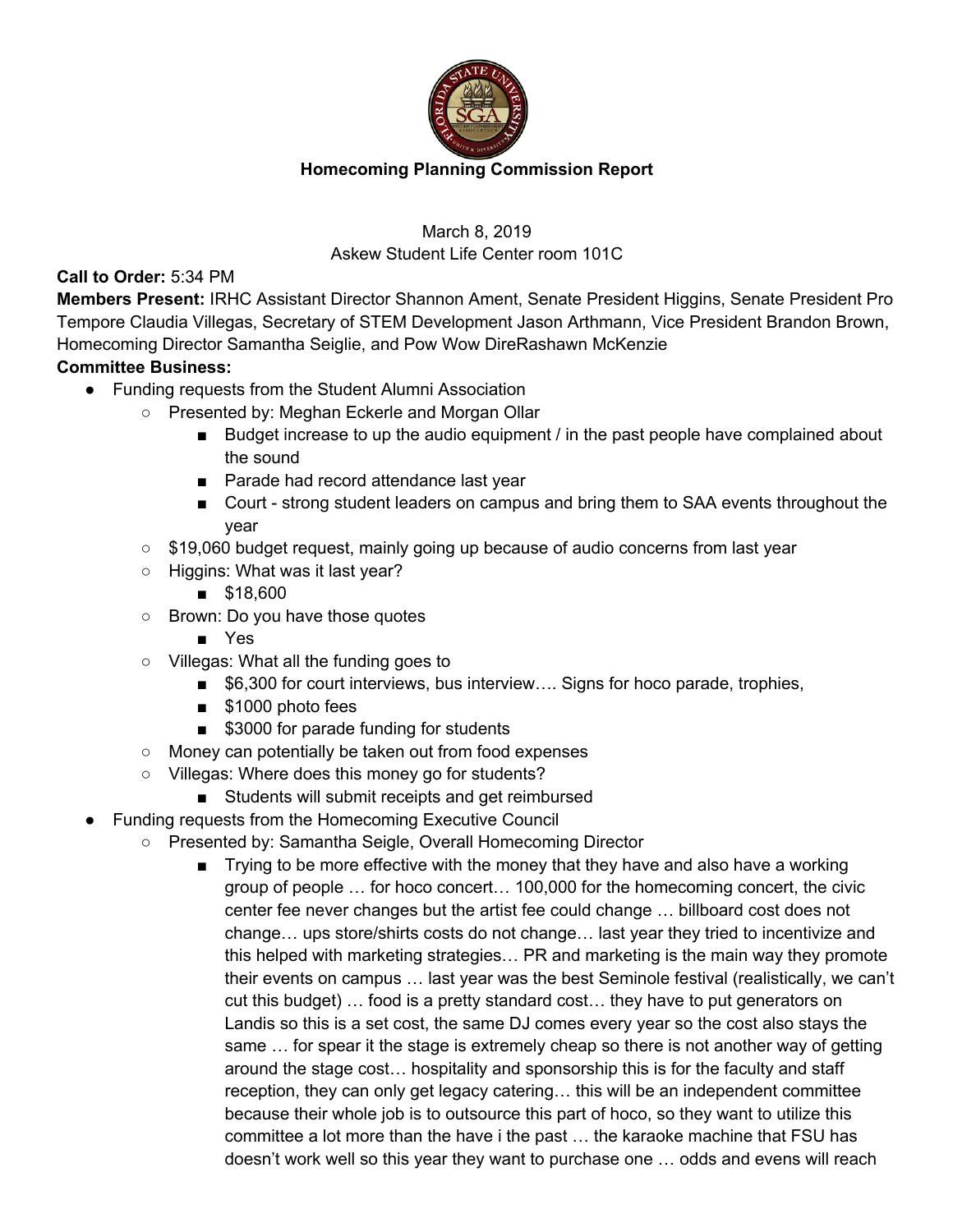

out to students that want to be active / tournament style this is a new part of hoco … they cut a lot from the operations budget so they don't really need barricades and they also cut walkie talkie costs … in terms of outreach they want to incentivize people to be a part of the planning process and also trophies for the events… the tailgate has gotten a lot better throughout the years they want more food and they want to add things around so games and fun things instead of just food

- The total amount requested is \$150,500.... So almost half from last year
- Higgins: Digital marketing maybe?
	- List serve, social media.... Students don't check the list serve so much so this isn't as effective as the physical advertising
- Higgins: How will odds and evens be incentivized?
	- Focus on campus rec / sports groups / IM's / SLC and doing sports but also students that aren't as athletic so maybe also include video games, corn hole, giant jenga
- How will they target on campus residents?
	- Ament: This year outreach is the focus ... outreach will be a four person committee and this is what they will concentrate on… this will be important in terms of banners and pomping… they have a Greek life rep, a housing rep, proactive at the residence halls.. Tabling…. They will be at summer orientation to promote hoco which will attract all the freshman from the beginning
- Funding requests from Pow Wow
	- Brown moves to hear Pow Wow's request, Higgins seconds
		- Presented by: Rashawn McKenzie
			- Pow Wow is the pep rally on campus it is what gets everyone hyped for the hoco football game, attract FSU current students, alumni, Tallahassee locals … hosts about 8500 people every year … a lot of the costs include the artist which comes w retainer fee, agent commission, artist staff, flights, hotels… the PR aspect is the billboards/newspaper/radio/social media … promotional items as well… production normally does not change because the cost stays the same every year… Seminole productions does all the video stuff … day of show has diff staff / resources needed… a pre-show is a great way to entertain the attendees more before coming to the actual event … they want orgs to come and table … chalkboard "I love FSU because….", include food trucks, there is not a lot of time for people to just go get food … all to accompany people that come early … FSU spirit drum and wooden letters … in terms of requested budget a lot of things can't change because they are the same every year … pre show is about \$2000
		- Higgins: Would you still want the co headliner?
			- Probably
		- Looks like students prefer one large artist
		- Anything they don't get they hope to supplement from Headliners
- **Deliberations** 
	- Student Alumni Association
		- Higgins moves to go into round table discussion, Arthmann seconds
		- A lot of these things can come from sponsorship ... they have a larger committee now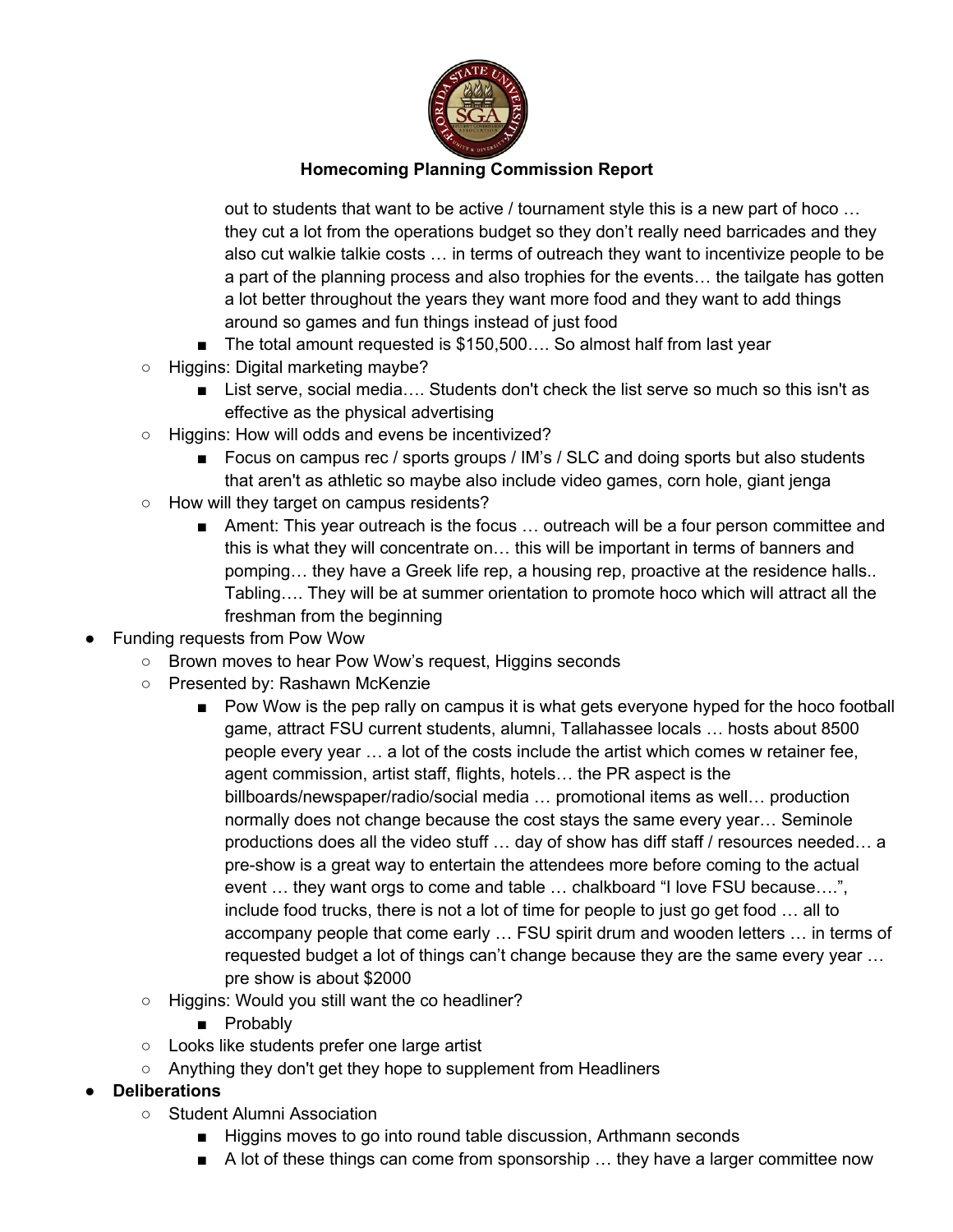

- Maybe talk about the proviso for the \$3000 dollars that gets allocated to student orgs ... maybe SAA should make those things available
- Maybe do \$2000 for RSO's and \$200 per group ... need to make it easier for organizations
- SAA was cut from Clock and Seal, reveal, shirts, and extra speaker money that was requested
- Higgins moves to fund SAA \$16,899, Brown seconds
- Higgins moves to amend the allocation to **\$16,000**, Arthmann seconds
- Pow Wow
	- What has been looked at in the past ...looking at 2017's budget
	- What could be cut? Hope that headliners can cover the rest of the money needed for the event … headliners is not that easy to get money from …they have only gotten money from sweepings
	- Trying to pick artists that are within 100/150K range that will be affordable now
	- Probably going to ask headliners for 100K ... sometimes headliners prefers to fund warchant vs. pow wow
	- With the pre show not a large place to make cuts, it would just be less things happening wants to have more free things there at the pre-show
	- Maybe cut from the pre show ... \$1500
	- Arthmann moves to fund PowWow **\$173,500**
- Homecoming
	- With Warchant there will probably have to be cuts
	- Higgins moves to fund Homecoming **\$120,500**, Seigle seconds

The committee also discussed recommendations that they would like to make to the Student Alumni Association, Homecoming, and Pow Wow.

The following reflects the decision made by the Homecoming Planning Commission

| <b>Homecoming Planning Commission 2019</b> |              |
|--------------------------------------------|--------------|
| <b>Student Alumni Association</b>          | \$16,000     |
| Pow Wow                                    | \$173,000    |
| <b>Homecoming Overall</b>                  | \$120,500    |
| Total                                      | \$310,000.00 |

**Proviso:** All events funded by the Homecoming Commission shall be free for all current FSU students.

**Proviso:** Homecoming shall prioritize Karaoke for a Cause, Odds and Evens, Seminole Festival, and Spear it Showcase; and fund promotional items and activities that will reach the student body as a whole.

**Proviso:** Student Alumni Association will fund RSO participation in the parade. This includes \$1500, for up to \$150 per organization, to request funds for reimbursement; and \$500 for SAA to purchase parade supplies for organizations to use available at a Homecoming Outreach meeting.

**Proviso:** Student Alumni Association will collaborate with the Homecoming Council to create a marketing plan for parade reimbursement requests before July 1, 2019. This will be sent to the Homecoming Commission: